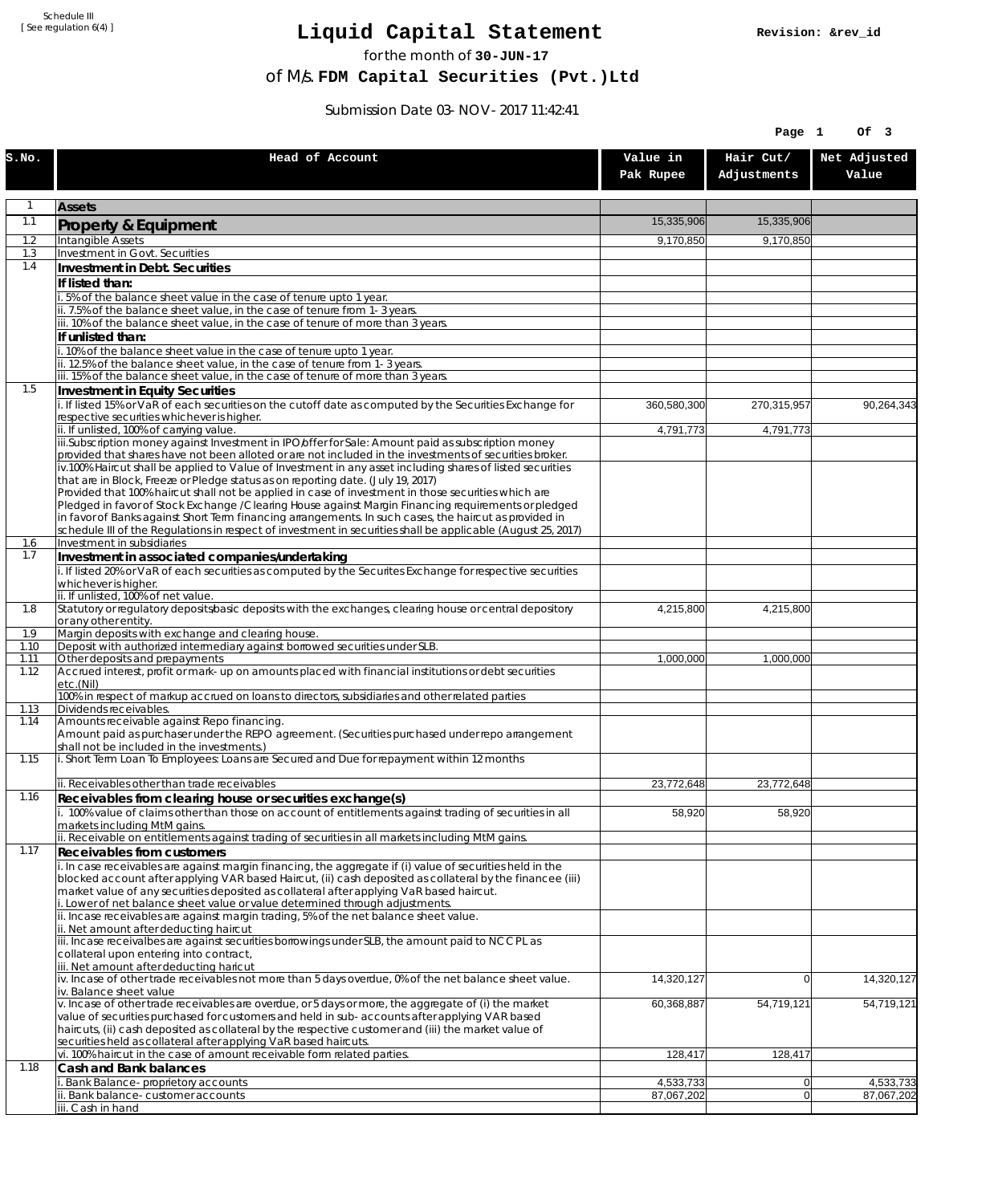Schedule III [ See regulation 6(4) ]

## **Liquid Capital Statement**

for the month of **30-JUN-17**

of M/s. **FDM Capital Securities (Pvt.)Ltd**

Submission Date 03-NOV-2017 11:42:41

|                |                                                                                                                                                                                                                                                                                                           |                          | Page 2                   | Of 3                     |
|----------------|-----------------------------------------------------------------------------------------------------------------------------------------------------------------------------------------------------------------------------------------------------------------------------------------------------------|--------------------------|--------------------------|--------------------------|
| S.NO.          | Head of Account                                                                                                                                                                                                                                                                                           | Value in<br>Pak Rupee    | Hair Cut/<br>Adjustments | Net Adjusted<br>Value    |
| 1.19           | <b>Total Assets</b>                                                                                                                                                                                                                                                                                       | 585,344,563              | 383,509,392              | 250,904,526              |
| $\overline{2}$ | Liabilities                                                                                                                                                                                                                                                                                               |                          |                          |                          |
| 2.1            | Trade Payables                                                                                                                                                                                                                                                                                            |                          |                          |                          |
|                | Payable to exchanges and clearing house<br>ii. Payable against leveraged market products                                                                                                                                                                                                                  |                          |                          |                          |
|                | iii. Payable to customers                                                                                                                                                                                                                                                                                 | 86,965,350               | $\overline{0}$           | 86,965,350               |
| 2.2            | <b>Current Liabilities</b>                                                                                                                                                                                                                                                                                |                          |                          |                          |
|                | Statutory and regulatory dues                                                                                                                                                                                                                                                                             |                          |                          |                          |
|                | ii. Accruals and other payables<br>iii. Short-term borrowings                                                                                                                                                                                                                                             | 2,062,994<br>112,154,780 | $\overline{0}$<br> 0     | 2,062,994<br>112,154,780 |
|                | iv. Current portion of subordinated loans                                                                                                                                                                                                                                                                 |                          |                          |                          |
|                | v. Current portion of long term liabilities                                                                                                                                                                                                                                                               |                          |                          |                          |
|                | vi. Deferred Liabilities<br>vii. Provision for bad debts                                                                                                                                                                                                                                                  |                          |                          |                          |
|                | viii. Provision for taxation                                                                                                                                                                                                                                                                              |                          |                          |                          |
|                | ix. Other liabilities as per accounting principles and included in the financial statements                                                                                                                                                                                                               |                          |                          |                          |
| 2.3            | Non-Current Liabilities                                                                                                                                                                                                                                                                                   |                          |                          |                          |
|                | Long-Term financing                                                                                                                                                                                                                                                                                       |                          |                          |                          |
|                | a. Long-Term financing obtained from financial instituion: Long term portion of financing obtained from<br>a financial institution including amount due against finance lease<br>b. Other long-term financing                                                                                             |                          |                          |                          |
|                | ii. Staff retirement benefits                                                                                                                                                                                                                                                                             |                          |                          |                          |
|                | iii. Advance against shares for Increase in Capital of Securities broker: 100% haircut may be allowed in                                                                                                                                                                                                  |                          |                          |                          |
|                | respect of advance against shares if:<br>a. The existing authorized share capital allows the proposed enhanced share capital                                                                                                                                                                              |                          |                          |                          |
|                | b. Boad of Directors of the company has approved the increase in capital                                                                                                                                                                                                                                  |                          |                          |                          |
|                | c. Relevant Regulatory approvals have been obtained                                                                                                                                                                                                                                                       |                          |                          |                          |
|                | d. There is no unreasonable delay in issue of shares against advance and all regulatory requirements                                                                                                                                                                                                      |                          |                          |                          |
|                | relating to the increase in paid up capital have been completed.<br>e. Auditor is satisfied that such advance is against the increase of capital.                                                                                                                                                         |                          |                          |                          |
|                | iv. Other liabilities as per accounting principles and included in the financial statements                                                                                                                                                                                                               |                          |                          |                          |
| 2.4            | Subordinated Loans                                                                                                                                                                                                                                                                                        |                          |                          |                          |
|                | i. 100% of Subordinated loans which fulfill the conditions specified by SECP are allowed to be deducted:<br>The Schedule III provides that 100% haircut will be allowed against subordinated Loans which fulfill the<br>conditions specified by SECP. In this regard, following conditions are specified: |                          |                          |                          |
|                | a. Loan agreement must be executed on stamp paper and must clearly reflect the amount to be repaid<br>after 12 months of reporting period                                                                                                                                                                 |                          |                          |                          |
|                | b. No haircut will be allowed against short term portion which is repayable within next 12 months.<br>c. In case of early repayment of loan, adjustment shall be made to the Liquid Capital and revised Liquid<br>Capital statement must be submitted to exchange.                                        |                          |                          |                          |
|                | ii. Subordinated loans which do not fulfill the conditions specified by SECP                                                                                                                                                                                                                              | 2,500,000                | 0                        | 2,500,000                |
| 2.5            | <b>Total Liabilites</b>                                                                                                                                                                                                                                                                                   | 203,683,124              | 0                        | 203,683,124              |
| 3              | Ranking Liabilities Relating to:                                                                                                                                                                                                                                                                          |                          |                          |                          |
| 3.1            | Concentration in Margin Financing                                                                                                                                                                                                                                                                         |                          |                          |                          |
|                | The amount calculated client-to- client basis by which any amount receivable from any of the<br>financees exceed 10% of the aggregate of amounts receivable from total financees.                                                                                                                         |                          |                          |                          |
| 3.2            | Concentration in securites lending and borrowing                                                                                                                                                                                                                                                          |                          |                          |                          |
|                | The amount by which the aggregate of:<br>(i) Amount deposited by the borrower with NCCPL                                                                                                                                                                                                                  |                          |                          |                          |
|                | (Ii) Cash margins paid and                                                                                                                                                                                                                                                                                |                          |                          |                          |
|                | (iii) The market value of securities pledged as margins exceed the 110% of the market value of shares<br>borrowed                                                                                                                                                                                         |                          |                          |                          |
| 3.3            | Net underwriting Commitments                                                                                                                                                                                                                                                                              |                          |                          |                          |
|                | (a) in the case of right issuse: if the market value of securites is less than or equal to the subscription                                                                                                                                                                                               |                          |                          |                          |
|                | price; the aggregate of:<br>(i) the 50% of Haircut multiplied by the underwriting commitments and                                                                                                                                                                                                         |                          |                          |                          |
|                | (ii) the value by which the underwriting commitments exceeds the market price of the securities.                                                                                                                                                                                                          |                          |                          |                          |
|                | In the case of rights issuse where the market price of securities is greater than the subscription price, 5% of                                                                                                                                                                                           |                          |                          |                          |
|                | the Haircut multiplied by the net underwriting                                                                                                                                                                                                                                                            |                          |                          |                          |
| 3.4            | (b) in any other case: 12.5% of the net underwriting commitments<br>Negative equity of subsidiary                                                                                                                                                                                                         |                          |                          |                          |
|                | The amount by which the total assets of the subsidiary (excluding any amount due from the subsidiary)                                                                                                                                                                                                     |                          |                          |                          |
|                | exceed the total liabilities of the subsidiary                                                                                                                                                                                                                                                            |                          |                          |                          |
| 3.5            | Foreign exchange agreements and foreign currency positions                                                                                                                                                                                                                                                |                          |                          |                          |
|                | 5% of the net position in foreign currency. Net position in foreign currency means the difference of total<br>assets denominated in foreign cuurency less total liabilities denominated in foreign currency                                                                                               |                          |                          |                          |
| 3.6            | Amount Payable under REPO                                                                                                                                                                                                                                                                                 |                          |                          |                          |
| 3.7            | Repo adjustment                                                                                                                                                                                                                                                                                           |                          |                          |                          |
|                |                                                                                                                                                                                                                                                                                                           |                          |                          |                          |